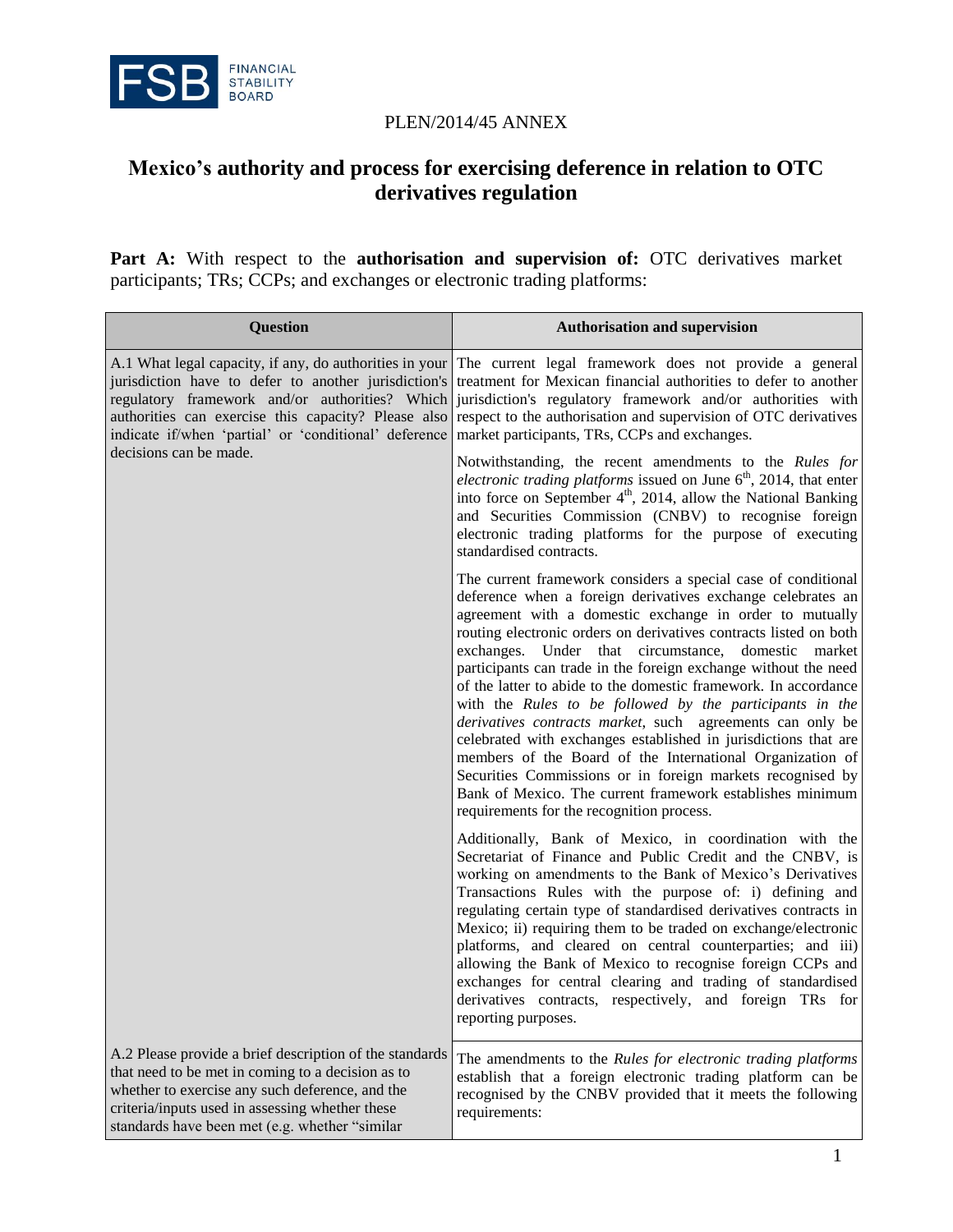| <b>Question</b>                                                                                                                                                                                                                                                                                                                                                                                                                                                                                                                                                                          | <b>Authorisation and supervision</b>                                                                                                                                                                                                                                                                                                                                                                                                                                                                                                                                                                                                                                                                                                                                                                                                                                                                                                                                                                                                                                                                                                                                                                                                                                                                                                                                                                                                                                                                                                                                                                                                                                                                                                                                                                                                                                                                                                          |
|------------------------------------------------------------------------------------------------------------------------------------------------------------------------------------------------------------------------------------------------------------------------------------------------------------------------------------------------------------------------------------------------------------------------------------------------------------------------------------------------------------------------------------------------------------------------------------------|-----------------------------------------------------------------------------------------------------------------------------------------------------------------------------------------------------------------------------------------------------------------------------------------------------------------------------------------------------------------------------------------------------------------------------------------------------------------------------------------------------------------------------------------------------------------------------------------------------------------------------------------------------------------------------------------------------------------------------------------------------------------------------------------------------------------------------------------------------------------------------------------------------------------------------------------------------------------------------------------------------------------------------------------------------------------------------------------------------------------------------------------------------------------------------------------------------------------------------------------------------------------------------------------------------------------------------------------------------------------------------------------------------------------------------------------------------------------------------------------------------------------------------------------------------------------------------------------------------------------------------------------------------------------------------------------------------------------------------------------------------------------------------------------------------------------------------------------------------------------------------------------------------------------------------------------------|
| outcomes" is the standard used; whether an analysis<br>of enforcement regimes or authority is included as<br>part of the assessment; whether reference is made to<br>implementation of international standards; etc.).                                                                                                                                                                                                                                                                                                                                                                   | The platform is supervised by its foreign authority and<br>is in full compliance with the requirements set by its<br>jurisdiction's supervisor;<br>The platform has a regulatory framework that provides<br>for periodic, comprehensive and timely disclosure<br>requirements in terms of its financial and legal<br>condition.<br>Financial<br>authorities<br>should<br>have<br>expeditious, permanent and easy access to this<br>information.<br>This recognition process also requires a prior signed agreement<br>MOU between the CNBV and the pertinent foreign authority<br>(which should have similar functions to the ones carried out by<br>the CNBV), in which the principle of reciprocity is stated.<br>In addition, the CNBV is empowered, through the Banking Law<br>and the Securities Market Law, to impose additional capital<br>charges and to request the setting up of bilateral margining<br>collaterals for derivative transactions that are not cleared nor<br>settled through central counterparties; therefore, the CNBV is<br>planning to draft secondary regulation addressing these topics.<br>With regard to the recognition process of CCPs, TRs and<br>exchanges, standards that need to meet in coming to a decision<br>to exercise recognition may include, among others: i) whether<br>similar outcomes result from the supervision and oversight by<br>authority,<br>relevant<br>foreign<br>resulting<br>from<br>the<br>the<br>Principles<br>implementation<br>of<br>for<br>Financial<br>Market<br>Infrastructures; and an appropriated supervision and monitoring<br>should be followed by the relevant foreign authority; and ii)<br>Bank of Mexico and the foreign authority should enter into a<br>memorandum of understanding (MOU), which considers<br>mechanisms for sharing information between authorities, and<br>such agreement must be based on reciprocity and confidentiality<br>principles. |
| A.3 Please provide a brief description of the process<br>by which a decision to defer to another jurisdiction is<br>taken, including any action that needs to be initiated<br>to begin the process (e.g. an application from a<br>jurisdiction or an entity), the general time frame for<br>coming to a decision, any processes in place for<br>reviewing a decision, and whether any other<br>agreements or conditions need to be met in order for<br>an affirmative decision to be taken (e.g.<br>confidentiality agreements, supervisory cooperation,<br>or reciprocal arrangements). | The CNBV plans to carry out a revision process to determine<br>the key criteria for granting regulatory equivalence to foreign<br>electronic platforms and, as mentioned above, the CNBV will<br>also draft secondary regulation to address capital surcharges and<br>margins.<br>The process by which a decision to recognise another<br>jurisdiction with respect to central clearing, trade reporting and<br>executing transactions on exchanges is currently under review<br>by Bank of Mexico.                                                                                                                                                                                                                                                                                                                                                                                                                                                                                                                                                                                                                                                                                                                                                                                                                                                                                                                                                                                                                                                                                                                                                                                                                                                                                                                                                                                                                                           |
| A.4 Please provide copies of, or weblinks to, any<br>documentation or forms that have been developed for<br>sharing with jurisdictions or entities as part of the                                                                                                                                                                                                                                                                                                                                                                                                                        | As it was previously mentioned, the CNBV plans to carry out a<br>revision process to determine the key criteria for granting the<br>recognition to a foreign electronic platform and will also draft                                                                                                                                                                                                                                                                                                                                                                                                                                                                                                                                                                                                                                                                                                                                                                                                                                                                                                                                                                                                                                                                                                                                                                                                                                                                                                                                                                                                                                                                                                                                                                                                                                                                                                                                          |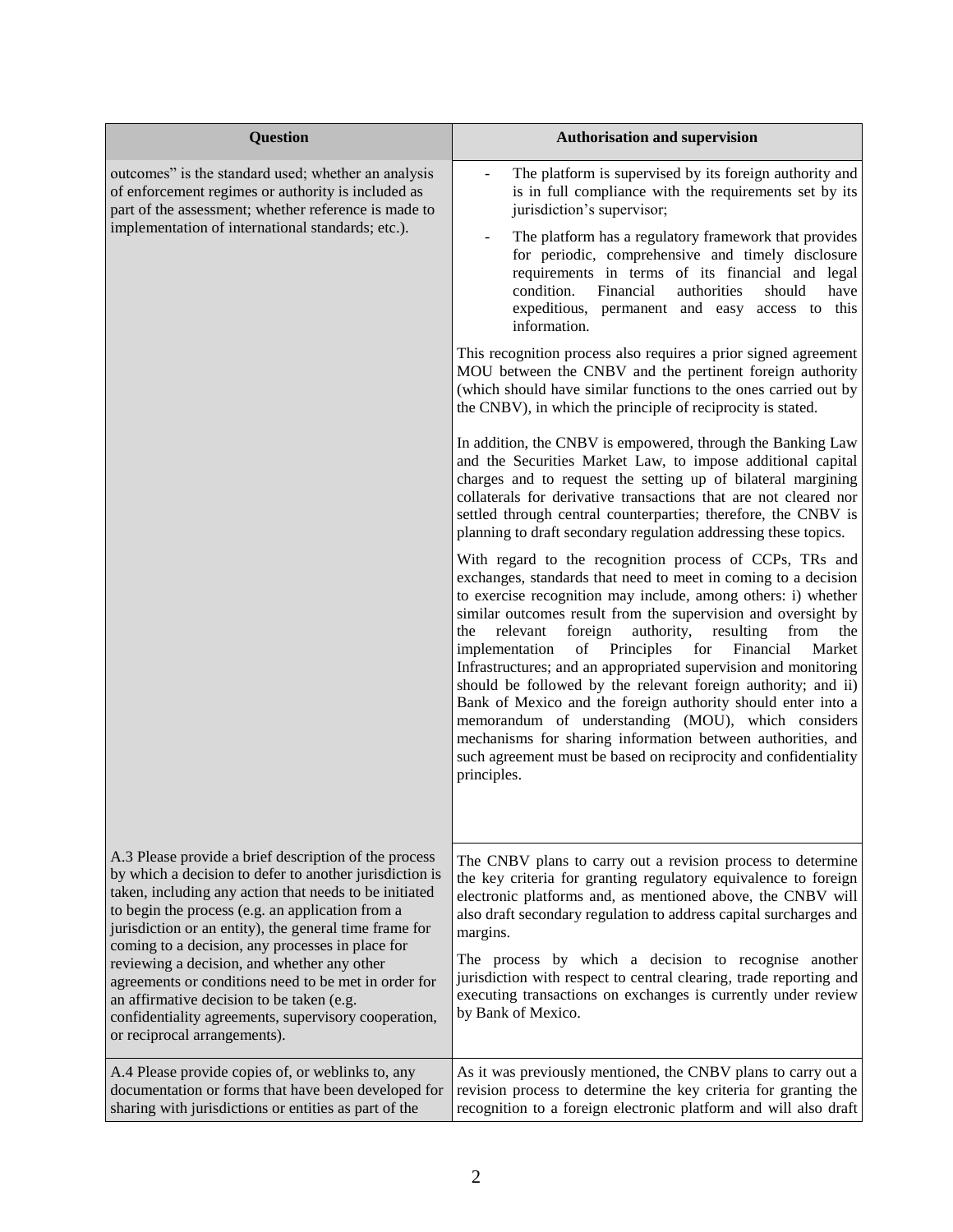| <b>Ouestion</b>                                                                                                                                                                                                                            | <b>Authorisation and supervision</b>                                                                                                                                                                                 |
|--------------------------------------------------------------------------------------------------------------------------------------------------------------------------------------------------------------------------------------------|----------------------------------------------------------------------------------------------------------------------------------------------------------------------------------------------------------------------|
| comparability or equivalence assessment.                                                                                                                                                                                                   | secondary regulation to address capital surcharges and margins.<br>The documentation that could be required for recognition of<br>foreign central counterparties and exchanges is under review by<br>Bank of Mexico. |
| A.5 Please provide a list of jurisdictions that you have<br>already determined to be comparable or equivalent, if<br>any (and for what regulatory purposes), and please<br>note any jurisdictions for which a determination is<br>pending. |                                                                                                                                                                                                                      |

Part B: With respect to *requirements* on market participants related to: reporting to TRs; clearing transactions through CCPs; capital, margin and/or other risk mitigation requirements; and executing transactions on exchanges or electronic platforms:

| <b>Question</b>                                                                                                                                                                                                                                                                                                                                                                                                                                                                                                                                                                          | <b>Requirements on market participants</b>                                                                                                                                                                                                                                                                                                                                         |
|------------------------------------------------------------------------------------------------------------------------------------------------------------------------------------------------------------------------------------------------------------------------------------------------------------------------------------------------------------------------------------------------------------------------------------------------------------------------------------------------------------------------------------------------------------------------------------------|------------------------------------------------------------------------------------------------------------------------------------------------------------------------------------------------------------------------------------------------------------------------------------------------------------------------------------------------------------------------------------|
| B.1 What legal capacity, if any, do authorities in your<br>jurisdiction have to defer to another jurisdiction's<br>regulatory framework and/or authorities? Which<br>authorities can exercise this capacity? Please also<br>indicate if/when 'partial' or 'conditional' deference<br>decisions can be made.                                                                                                                                                                                                                                                                              | The current legal framework does not provide a general<br>treatment for Mexican financial authorities to defer to another<br>jurisdiction's regulatory framework and/or authorities with<br>respect to requirements on market participants related to<br>reporting to TRs, clearing transactions through CCPs, and<br>executing transactions on exchanges or electronic platforms. |
| B.2 Please provide a brief description of the standards<br>that need to be met in coming to a decision as to<br>whether to exercise any such deference, and the<br>criteria/inputs used in assessing whether these<br>standards have been met (e.g. whether "similar<br>outcomes" is the standard used; whether an analysis<br>of enforcement regimes or authority is included as<br>part of the assessment; whether reference is made to<br>implementation of international standards; etc.).                                                                                           |                                                                                                                                                                                                                                                                                                                                                                                    |
| B.3 Please provide a brief description of the process<br>by which a decision to defer to another jurisdiction is<br>taken, including any action that needs to be initiated<br>to begin the process (e.g. an application from a<br>jurisdiction or an entity), the general time frame for<br>coming to a decision, any processes in place for<br>reviewing a decision, and whether any other<br>agreements or conditions need to be met in order for<br>an affirmative decision to be taken (e.g.<br>confidentiality agreements, supervisory cooperation,<br>or reciprocal arrangements). |                                                                                                                                                                                                                                                                                                                                                                                    |
| B.4 Please provide copies of, or weblinks to, any<br>documentation or forms that have been developed for<br>sharing with jurisdictions or entities as part of the<br>comparability or equivalence assessment.                                                                                                                                                                                                                                                                                                                                                                            |                                                                                                                                                                                                                                                                                                                                                                                    |